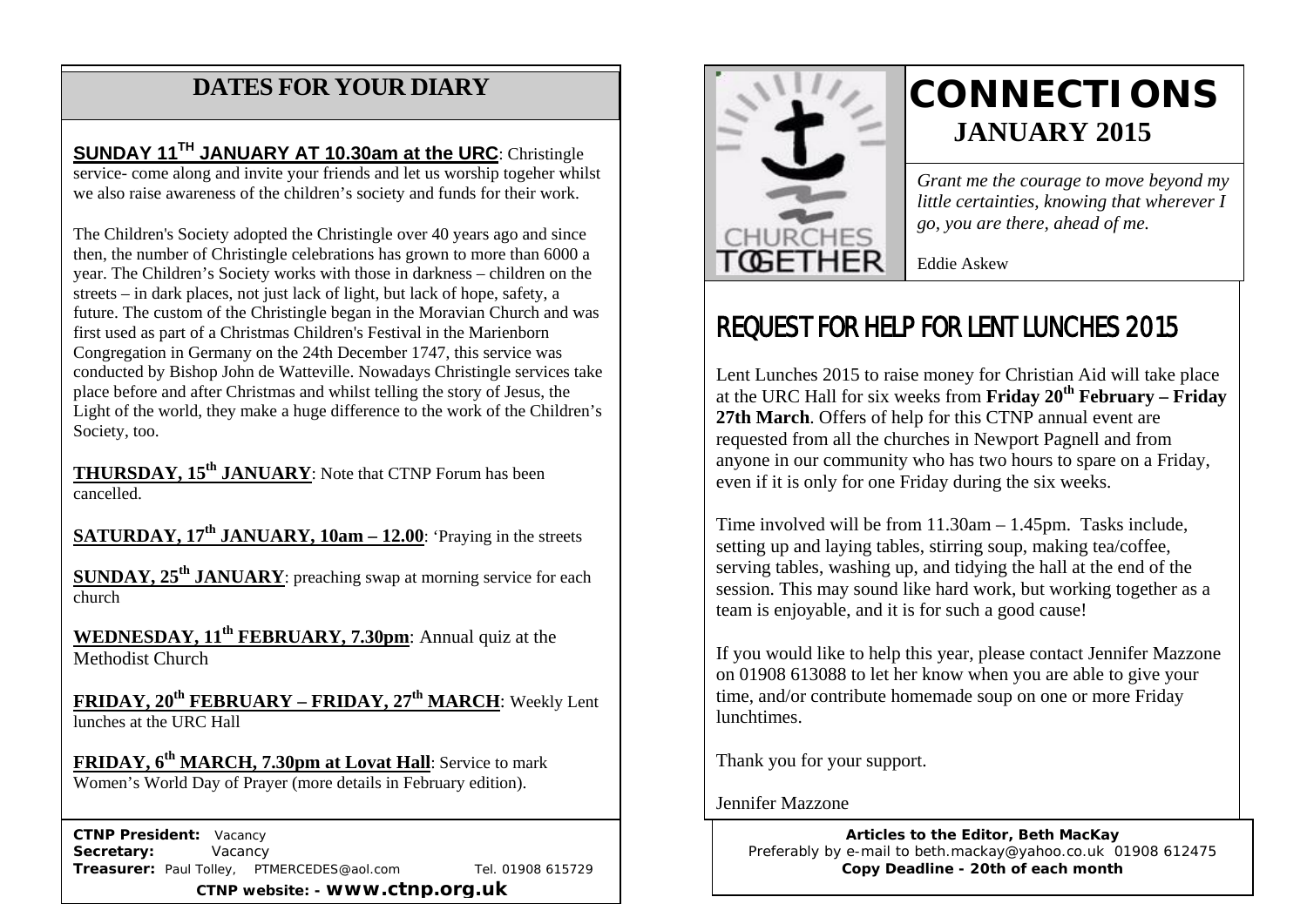## mee **LETTER FROM A MINISTER**

I have never been a great one for New Year celebrations - this year I will be working 9-5 on New Year's Eve and will be doing the same again on 2<sup>nd</sup> January so I don't think too much midnight oil will be burnt in our house on New Year's Eve. I often wonder just what it is that people celebrate: is it that one year is over or that another has begun?

For me, 2014 was a year of partings. In January I attended the funeral of a former neighbour, in August, my Father-in-law died and later in the same month, our parish priest – Fr James Evans – was moved to another parish. But this is not to say that 2014 was a year that I am glad to be able to consign to history – there were moments of great happiness and when I look back on it there is much for which I must be thankful. Even when I think of my fatherin-law's passing, I am reminded of the tremendous care he received from all at Westbury Grange.

Perhaps like me you have had ups and downs in 2014 and maybe you are wondering what 2015 has in store for you. Will the coming year bring changes in your life or will it bring more of the same routine? As you look forward to the new year do you look forward in hope or with trepidation or even fear?

As I am writing this, a phrase keeps coming to mind – *Do not be afraid*. It has been said that this phrase occurs 365 times in The Bible and to me that suggests the message is meant for each and every day. Those four words form a message of hope for the new year, a message that whatever may come in the new year, there is someone to whom we can turn, whatever the situation, because the giver of the message – Jesus – is with us as he promised:

*Do not be afraid. Do not be afraid, I am with you. I am with you always, yes to the end of time.*

I wish you all a blessed and a happy new year.

*Deacon Jon Walls, St Bede's*

## **FOOD FOR CHANGE UPDATE ON FUNDRAISING**

As mentioned in previous editions of Connections, CTNP has made a commitment to raise £5000 over the next two years to help poor families trying to eke out a living on the edge of the Sahara Desert. If we reach our target, the EU will match fund it by 5:1 which means that our £5000 becomes a staggering **£30,000** for this project!

The good news is that in November and December alone, we have raised our first £1037 towards our target. There was a special collection at the Songs of Praise service on 23<sup>rd</sup> November at which £408 was donated and a further £629 has been raised at the coffee and mince pie mornings held throughout Advent in Paul and Nita Tolley's lovely winterhouse cabin. Thanks to all who came along and special thanks to Paul and Nita for hosting.



Thanks to all who have donated so generously. Look out for more fundraising activities throughout the year. Suggestions and help always welcomed!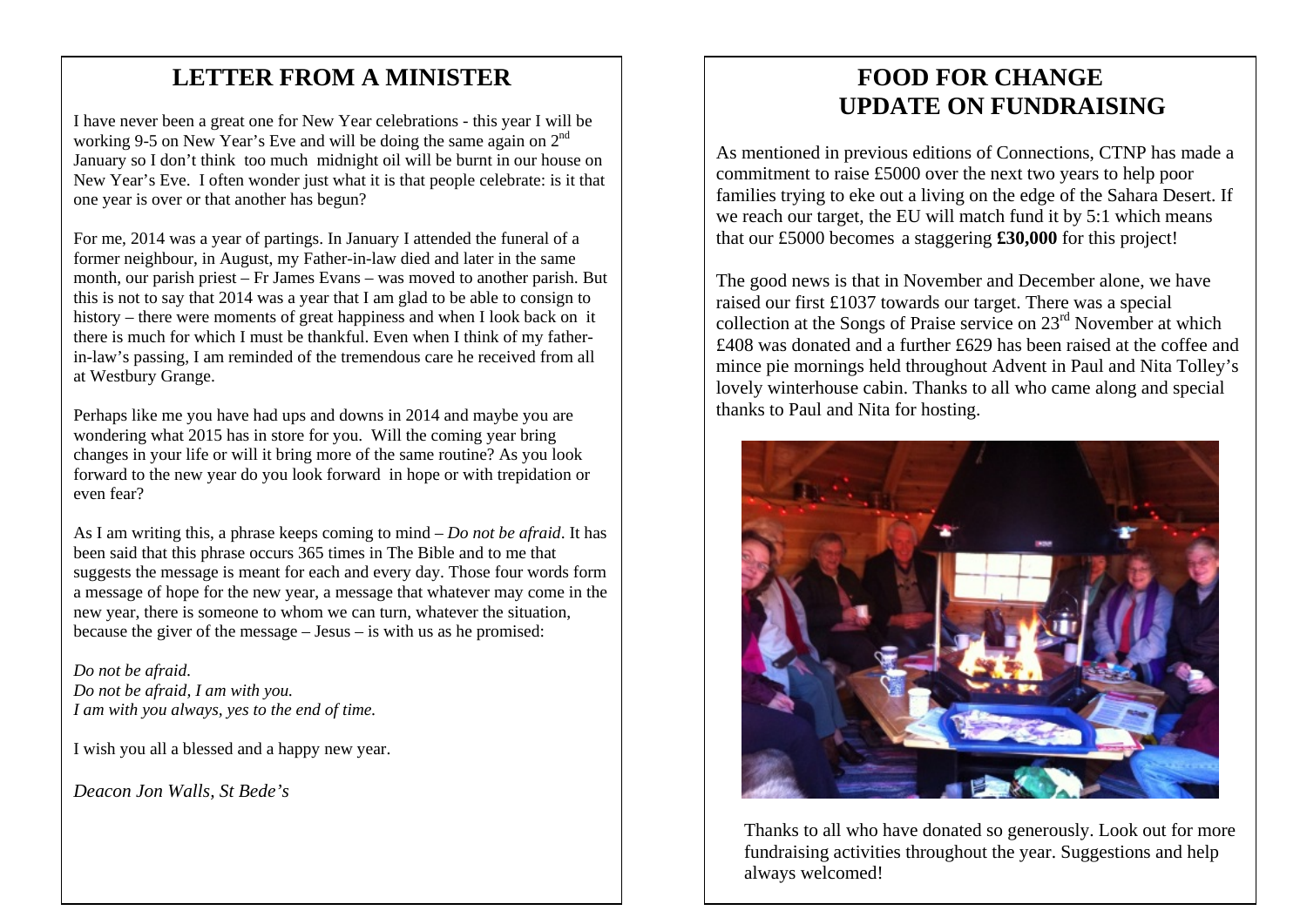#### **PREACHING SWAP**

The ministers of the churches of Newport Pagnell, who meet every Tuesday for prayer, are arranging a preaching swap as part of the Week of Prayer for Christian Unity. At the time of writing, the final arrangements have not yet been made, but it is hoped that a minister from another denomination will preach in every church on **Sunday 25th January**.

This is a great opportunity to meet and listen to a minister from a different Christian tradition. In this way everybody who attends a church service in Newport Pagnell that day will be reached and not just the people who go to special events of Churches Together. The ministers hope that this will strengthen the bonds between Christians of the town.

The traditional events of Christian Unity Week (i.e. the united service and prayer vigil) will not take place this year.

#### **PRAYING IN THE STREETS**



As part of the outreach of the churches to the people of Newport Pagnell, there will be another time of praying in the streets. Passers-by will be gently approached and asked if they would like to request a prayer. If they do, the prayer can either be said there and then with the person or, alternatively, it can be written on a small piece of paper and stuck on a prayer tree.

'Praying in the streets' will take place on **Saturday 17 January from 10.00 to 12.00** in the High Street outside the Methodist Church and on the other side of the road outside the Rectory. Anyone who wants to take part for some or all of this time, will be very welcome.

Deacon Klaus Reidel St Bede's